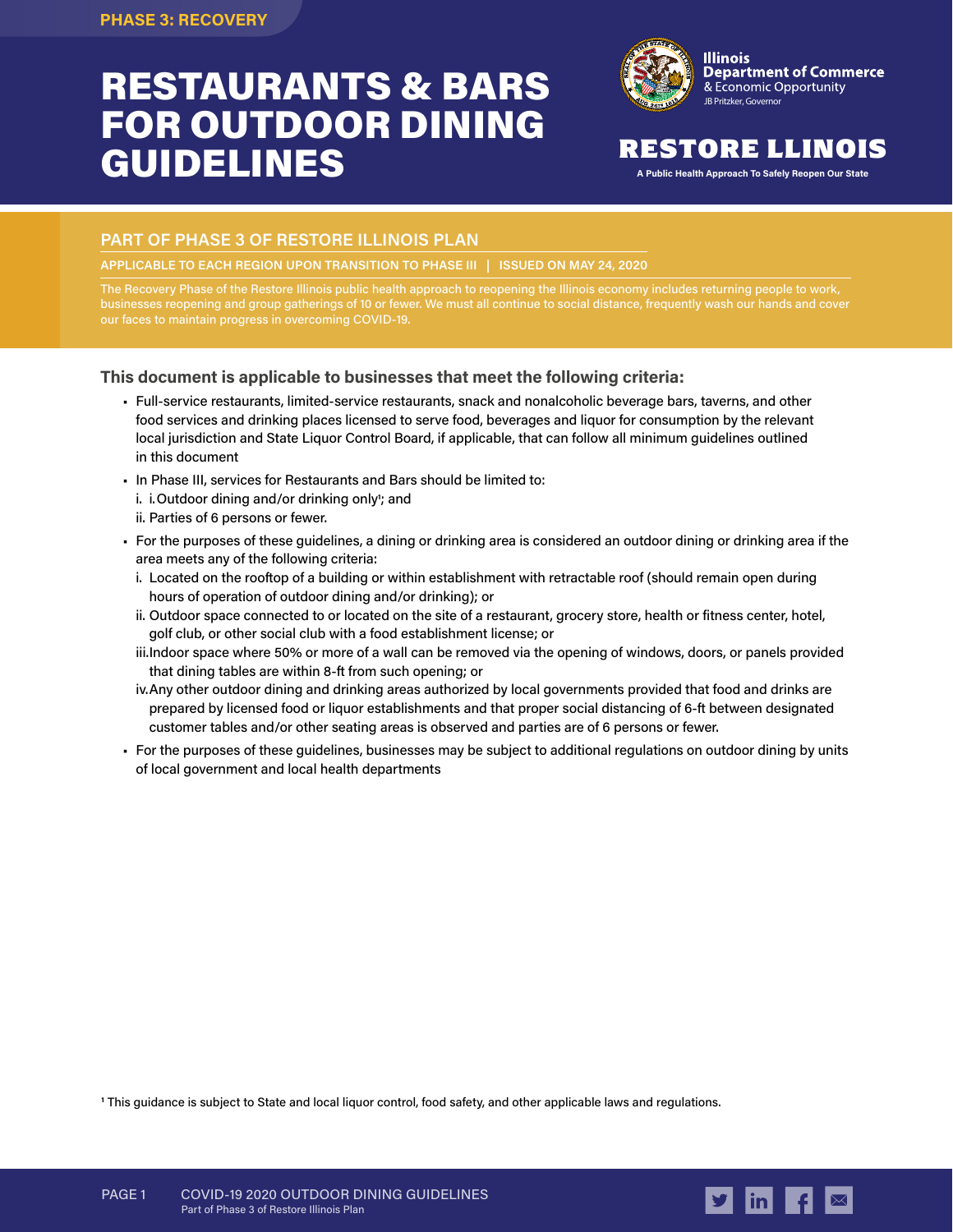### **Uniform guidelines across businesses, industries and nonprofits within the State of Illinois:**

### **GENERAL HEALTH**

### **i. Minimum guidelines**

- 1. Employees should wear face coverings over their nose and mouth when within 6-ft. of others (cloth masks preferred). Exceptions may be made where accommodations are appropriate – see [IDHR's guidance](https://www2.illinois.gov/dhr/Documents/IDHR_FAQ_for_Businesses_Concerning_Use_of_Face-Coverings_During_COVID-19_Ver_2020511b%20copy.pdf).
- 2. Arrange seating to provide a minimum of 6-ft between tables. Use of plexiglass between tables is a best practice.
- 3. Employer should provide hand washing capability or sanitizer to employees and customers
- 4. Bar and restaurant employees should wash hands for 20 seconds every 30 minutes, and:
	- a. Upon arrival to work
	- b. Prior to and during food preparation
	- c. When switching between tasks
	- d. Before donning gloves to work with food or clean equipment and utensils
	- e. After using the restroom
	- f. After handling soiled dishes and utensils
	- g. When visibly soiled
	- h. After coughing, sneezing, using a tissue, touching face,
	- i. After eating or drinking
	- j. After smoking or vaping
	- k. After handling cell phone
- 5. An adequate supply of soap, disinfectant, hand sanitizer, and paper towels must be available
- 6. Gloves should be worn by staff preparing food per pre-COVID food handling protocols, such as handling Ready to Eat (RTE) foods



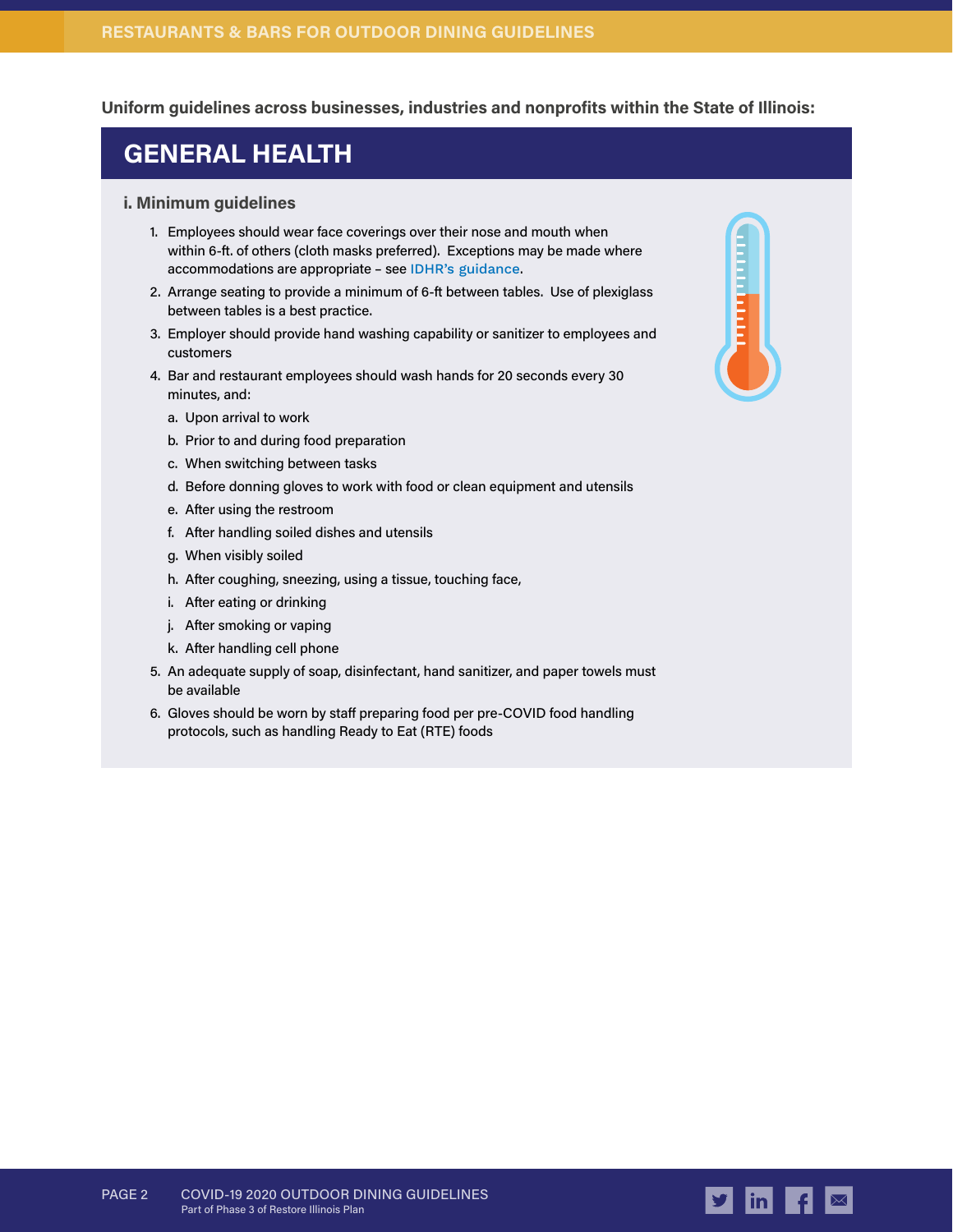### **HR AND TRAVEL POLICIES**

### **i. Minimum guidelines**

- 1. All employees should complete health and safety training related to COVID-19 when initially returning to work. Resources to design a training are posted on the DCEO Restore Illinois guidelines website
- 2. Employers should continue to limit all non-essential business travel
	- a. If employee must travel, employee should follow CDC considerations to protect themselves and others during trip
- 3. 3. Employees should not report to, or be allowed to remain at, work if sick or symptomatic (with cough, shortness of breath or difficulty breathing, fever of 100.4 degrees or above, chills, muscle pain, headache, sore throat, new loss of taste or smell, or other [CDC-identified symptoms](https://www.cdc.gov/coronavirus/2019-ncov/symptoms-testing/symptoms.html)), and sick or symptomatic employees should be encouraged to seek a COVID-19 test at a state or local government testing center, healthcare center or other testing locations



### **ii. Encouraged best practices**

1. Provide reasonable accommodation for COVID-19-vulnerable employees, including but not limited to work from home (if feasible), reduced contact with others, use of barriers to ensure minimum distance between others whenever feasible or other accommodations that reduce chances of exposure

# **HEALTH MONITORING**

### **i. Minimum guidelines**

- 1. Employers should make temperature checks available for employees and encourage their use. Employers should post information about the symptoms of COVID-19 in order to allow employees to self-assess whether they have any symptoms and should consider going home.
- 2. All employers should have a wellness screening program. Resources outlining screening program best practices are posted on the DCEO Restore Illinois guidelines website
	- a. Employer should conduct in-person screening of employees upon entry into workplace and mid-shift screening to verify no presence of COVID-19 symptoms
- 3. If employee does contract COVID-19, they should remain isolated at home for a minimum of 10 days after symptom onset and can be released after feverless and feeling well (without fever-reducing medication) for at least 72 hours OR has 2 negative COVID-19 tests in a row, with testing done at least 24 hours apart
- 4. If an employee is identified as being COVID-19 positive by testing, CDC cleaning and disinfecting should be performed as soon after the confirmation of a positive test as practical
- 5. Where appropriate, notify employees who have been exposed
- 6. Any employee who has had close contact<sup>2</sup> with co-worker or any other person who is diagnosed with COVID-19 is required to quarantine for 14 days after the last/most recent contact with the infectious individual and should be encouraged to seek a COVID-19 test at a state or local government testing center, healthcare center or other testing locations. All other employees should be on alert for symptoms of fever, cough, or shortness of breath and taking temperature if symptoms develop

**2** Close contacts include household contacts, intimate contacts, or contacts within 6-ft. for 15 minutes or longer unless wearing N95 mask during period of contact.

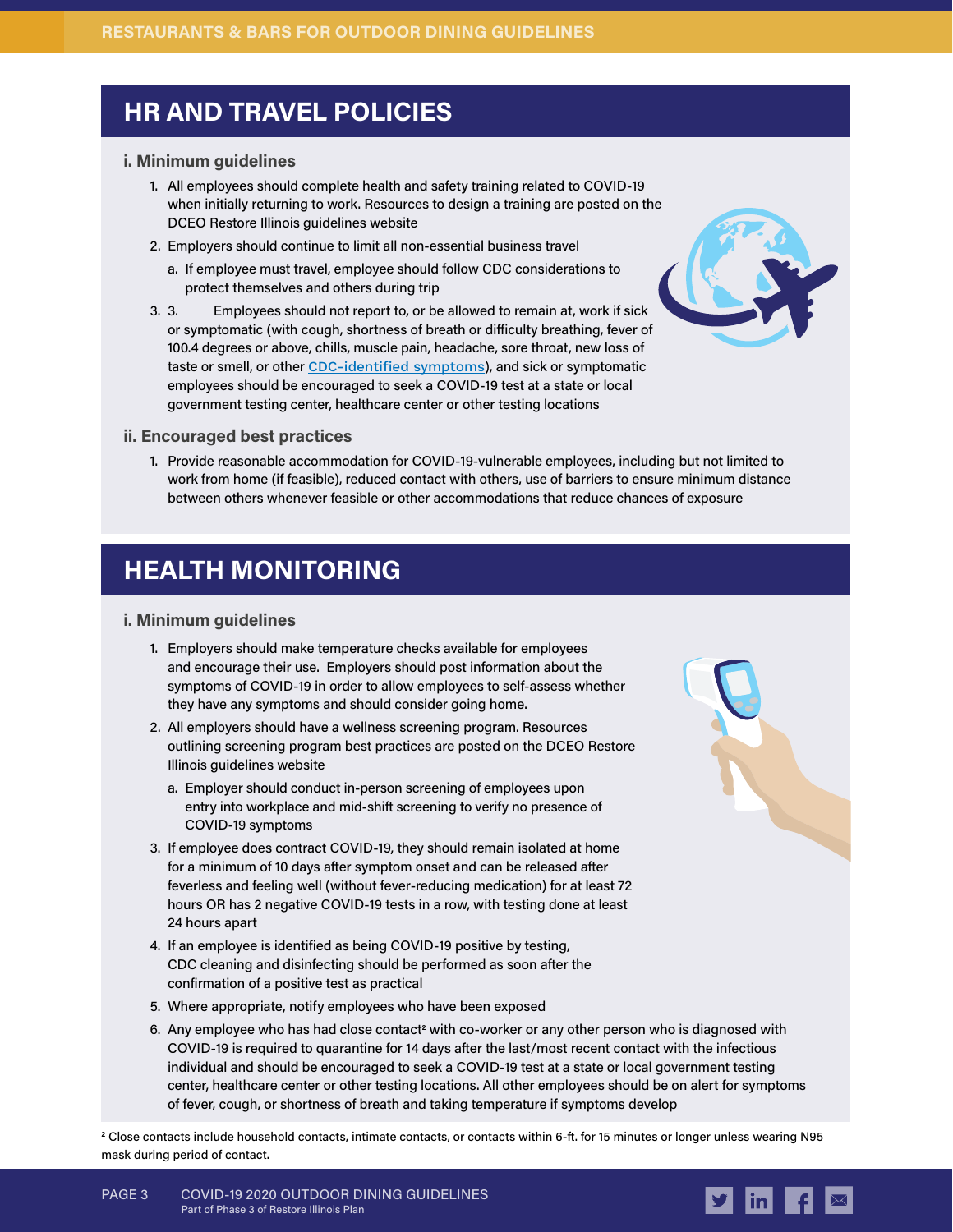**Guidelines specific to outdoor dining and drinking establishments:**

# **PHYSICAL WORKSPACE**

### **i. Minimum guidelines**

- 1. Employer should display signage at entry with face covering requirements, social distancing guidelines, and cleaning protocols, in multiple languages as needed
- 2. Employer should configure space to allow for at least 6-ft. of distance between tables or other designated customer service areas
- 3. Employees should maintain social distance to the extent possible while performing services
- 4. Employer should close all open congregate areas (e.g., waiting areas)
- 5. Employers should close all self-service food areas (e.g., buffets, salad bars, coffee station)
- 6. Employers should eliminate table presets (e.g., table tents, menus, salt and pepper shakers, lemons, straws, shared condiments, etc.)



- 7. Employers should use single packet condiments, if possible, OR serve condiments in containers – such as a washable bowl or paper cup – that can be sanitized or disposed of after use (no shared condiments permitted)
- 8. Employers should use disposable silverware, if possible, OR use rolled silverware or silverware place in sleeves (employers should utilize gloves while rolling/placing in sleeves)
- 9. Employers should use disposable or touchless menus, if practical, or use menus that can be sanitized between each use
	- a. If practical, QR Digital menu or app-based ordering should be used
- 10.Employers should eliminate refilling customer beverages altogether and should use a new glass cleaned using proper dishwashing procedures
- 11. Close all self-service beverage stations
- 12.Water fountains in employee breakrooms, except for touchless water bottle refill stations, should be made unavailable for use (e.g. turned off, covered, area blocked)
- a. If no touchless fountain is available, water may be served in sealed, single-use water bottles
- 13.Customers should handle their leftover food to be taken to-go
- 14.Ensure that the area for take-out customers allows for at least 6-ft of separation from seated customers
- 15.Customers should not be seated if inclement weather is forecasted
- 16.In case of inclement weather or emergency while customers are outdoor dining, food should be packaged to-go and customers encouraged to leave

### **ii. Encouraged best practices**

- 1. Deliver items to table on service trays to minimize hand contact
- 2. Display visual markers 6-ft. apart at customer queue points
- 3. Display signage at exits of restrooms to promote use of paper towel to open door for exit
- 4. Display signage to promote distancing within shared restrooms
- 5. Eliminate seating at bars within restaurant to the extent possible
- 6. If practical, install impermeable barriers (e.g., plexiglass) from street and/or sidewalk traffic
- 7. If practical, install impermeable barriers between tables
- 8. If practical, install impermeable barriers in close contact areas (e.g., host stand, cashier)
- 9. If practical, implement touchless transactions
- 10. If practical, allow one-way traffic flow in and out of restaurant to the outdoor seating area to limit any congregation
- 11. Where building management practices allow, increase air turnover rates in occupied spaces and increase outside make-up air to the maximum extent practical

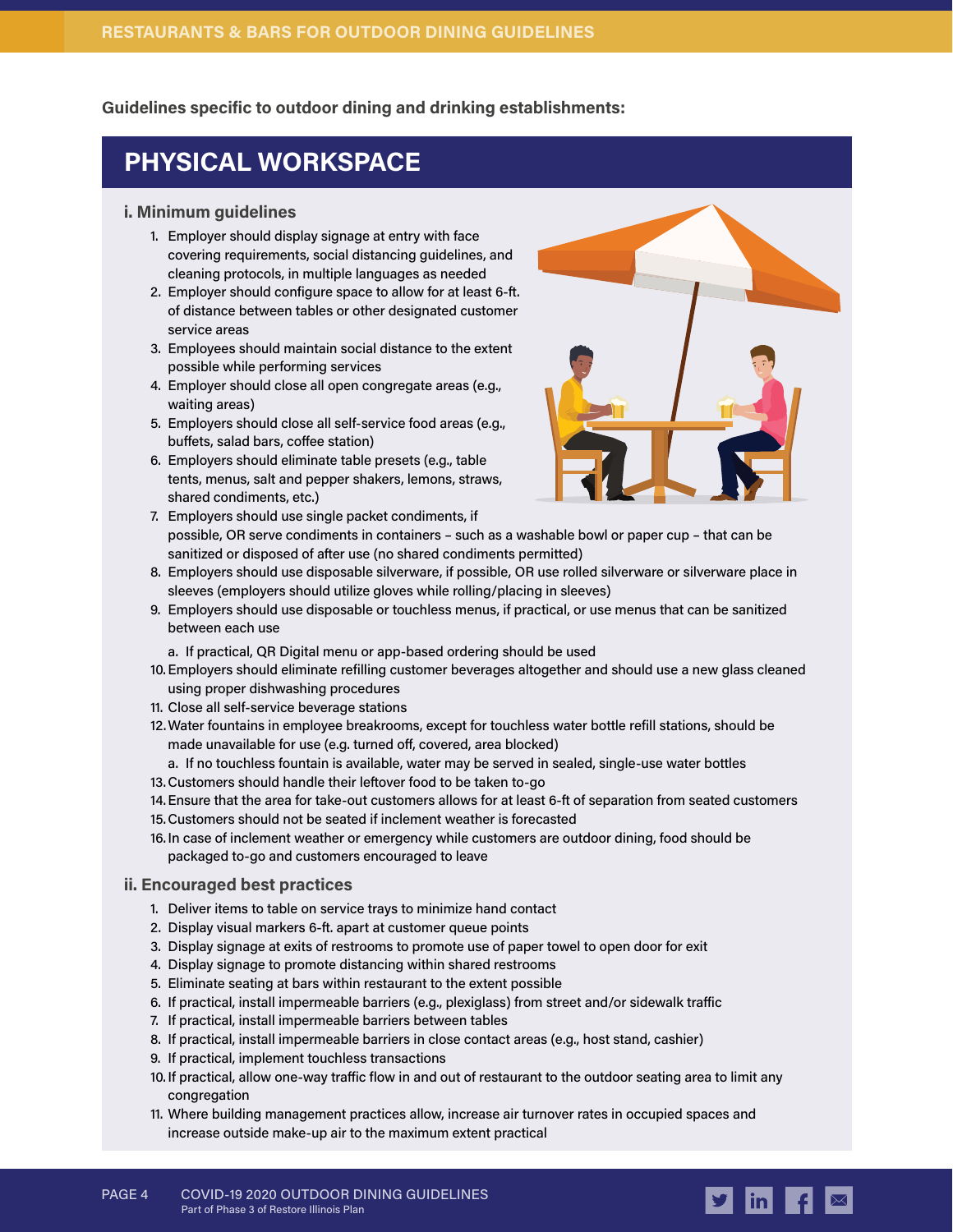# **DISINFECTING/CLEANING PROCEDURES**

### **i. Minimum guidelines**

- 1. Cleaning and disinfecting of premises should be conducted in compliance with [CDC protocols](https://www.cdc.gov/coronavirus/2019-ncov/community/pdf/Reopening_America_Guidance.pdf) on a routine basis
- 2. Clean and disinfect common areas (e.g., restrooms, cafeterias) and surfaces which are touched by multiple people (e.g., entry/exit doorknobs, stair railings) frequently; every half hour recommended for high-traffic areas
- 3. Sanitization of multi-use items (e.g., menus, if reuse, special cards, pens, check presenters, etc.) should be completed after each use
- 4. Disinfect tables and chairs between parties and again at closing time (see EPA [approved list of disinfectants](https://www.epa.gov/pesticide-registration/list-n-disinfectants-use-against-sars-cov-2))
- 5. Discard any single-use or paper articles (e.g., paper menus) after each use

### **ii. Encouraged best practices**

- 1. Provide hand sanitizer in outdoor seating area for customers. If hand sanitizer is placed in restrooms, assure handwashing is still encouraged
- 2. Create and implement an enhanced cleaning/sanitizing schedule for all food contact surfaces, and cleaning/disinfecting of non-food contact surfaces; if practical, have designated staff member that responsible for cleaning

### **STAFFING AND ATTENDANCE**

### **i. Minimum guidelines**

- 1. Outdoor area capacity shall be determined by arranging seating to provide a minimum of six feet between tables or other designated customer service areas.
- 2. Employee should social distance from customers while not performing services
- 3. Employer should limit the occupancy of common areas/ break rooms to allow for social distancing of 6-ft or greater by removing/decommissioning furniture or staggering break times; this guideline is not intended to diminish employees break time requirements



4. Live music is permitted but employees and performers should follow social distancing guidelines, keeping the maximum distance possible from each other and from customers. Performers should wear face coverings where possible and the use of barriers between singers and customers and employees during the performance is strongly encouraged.

### **ii. Encouraged best practices**

- 1. If practical, alter hours of operation to adequately spread out customer traffic and allow for additional cleaning time
- 2. Stagger shift start and end times to minimize congregation of employees during changeovers
- 3. If practical, group employees in clusters and schedule groups on same shifts to reduce cross-team exposure

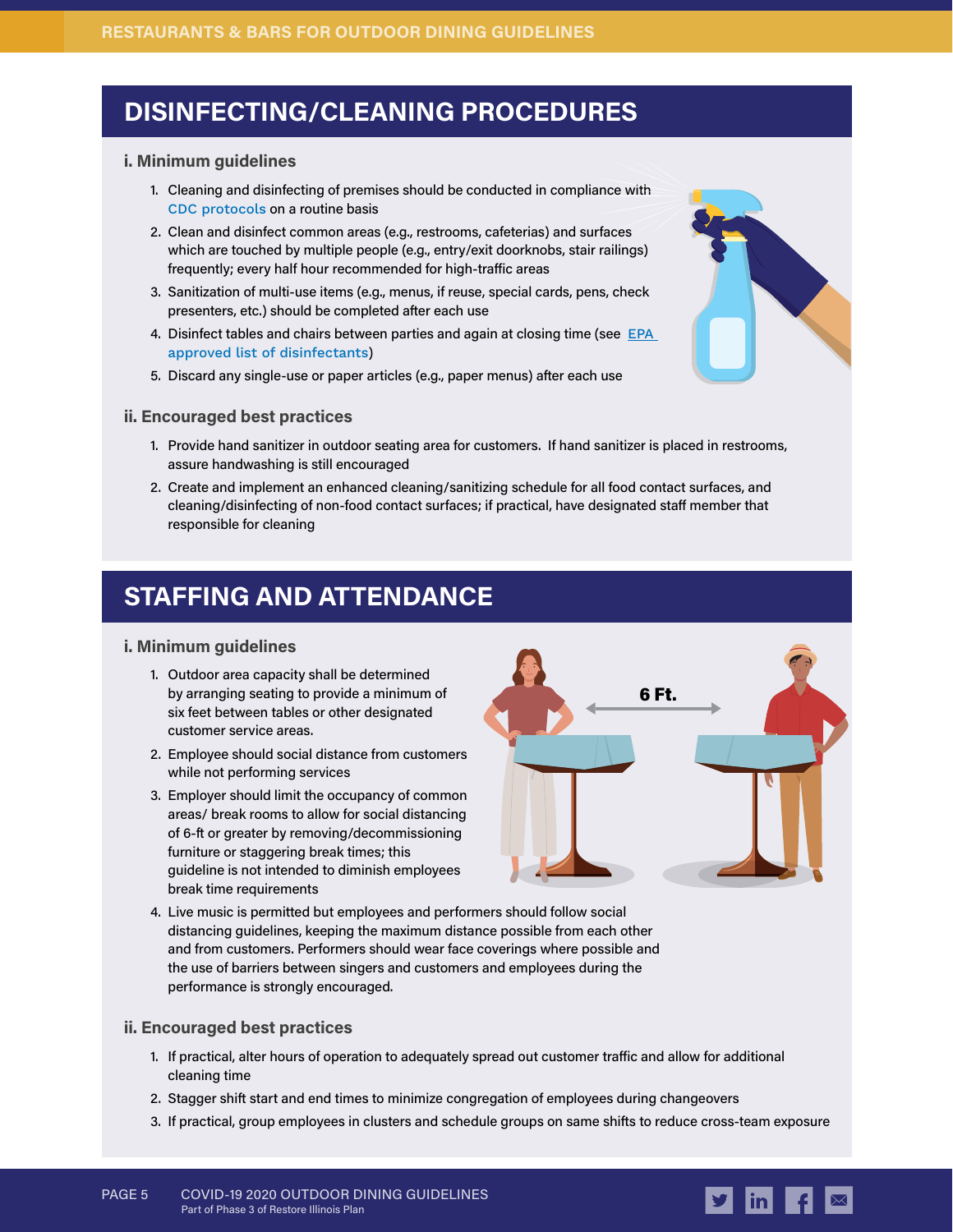# **EXTERNAL INTERACTIONS**

### **i. Minimum guidelines**

- 1. Before allowing external supplier or non-customer visitor (excluding third-party visitors providing carry-out services only) to enter, or while requiring them to wait in a designated area, employer should ask whether external supplier or visitor is currently exhibiting COVID-19 symptoms
	- a. If practical, employer should take external supplier or non-customer visitor temperature using thermometer (infrared / thermal cameras preferred, touchless thermometers permitted)
- 2. Employer should keep log of all external suppliers who enter premises
- 3. Suppliers and other non-customer visitors should wear face coverings over their nose and mouth when entering premises (exceptions can be made for people with medical conditions or disabilities that prevent them from safely wearing a face-covering)

### **ii. Encouraged best practices**

- 1. Limit contact between external suppliers and employees
- 2. Restrict suppliers from entering premises and if practical, have deliveries dropped at door

# **CUSTOMER BEHAVIORS**

### **i. Minimum guidelines**

- 3. 6-person party limit
- 4. Implement a reservation or call ahead model, if practical. All outdoor dining areas must be staffed to ensure social distancing will be maintained prior to guests being seated
- 5. Customers should wait for services off premises, either outdoors and maintaining social distance of 6-ft with use of recommended face coverings or in their vehicles. Customers should be seated immediately upon entry
- 6. Customers should wear face coverings over their nose and mouth while on premises, except while eating and drinking at table (exceptions can be made for people with medical conditions or disabilities that prevent them from safely wearing a face covering)

### **ii. Encouraged best practices**

- 1. Before allowing entrance, employers ask whether customer is currently exhibiting COVID-19 symptoms
	- a. If practical, employer should take customer temperature using thermometer (infrared / thermal cameras preferred, touchless thermometers permitted)





PAGE 6 COVID-19 2020 OUTDOOR DINING GUIDELINES Part of Phase 3 of Restore Illinois Plan